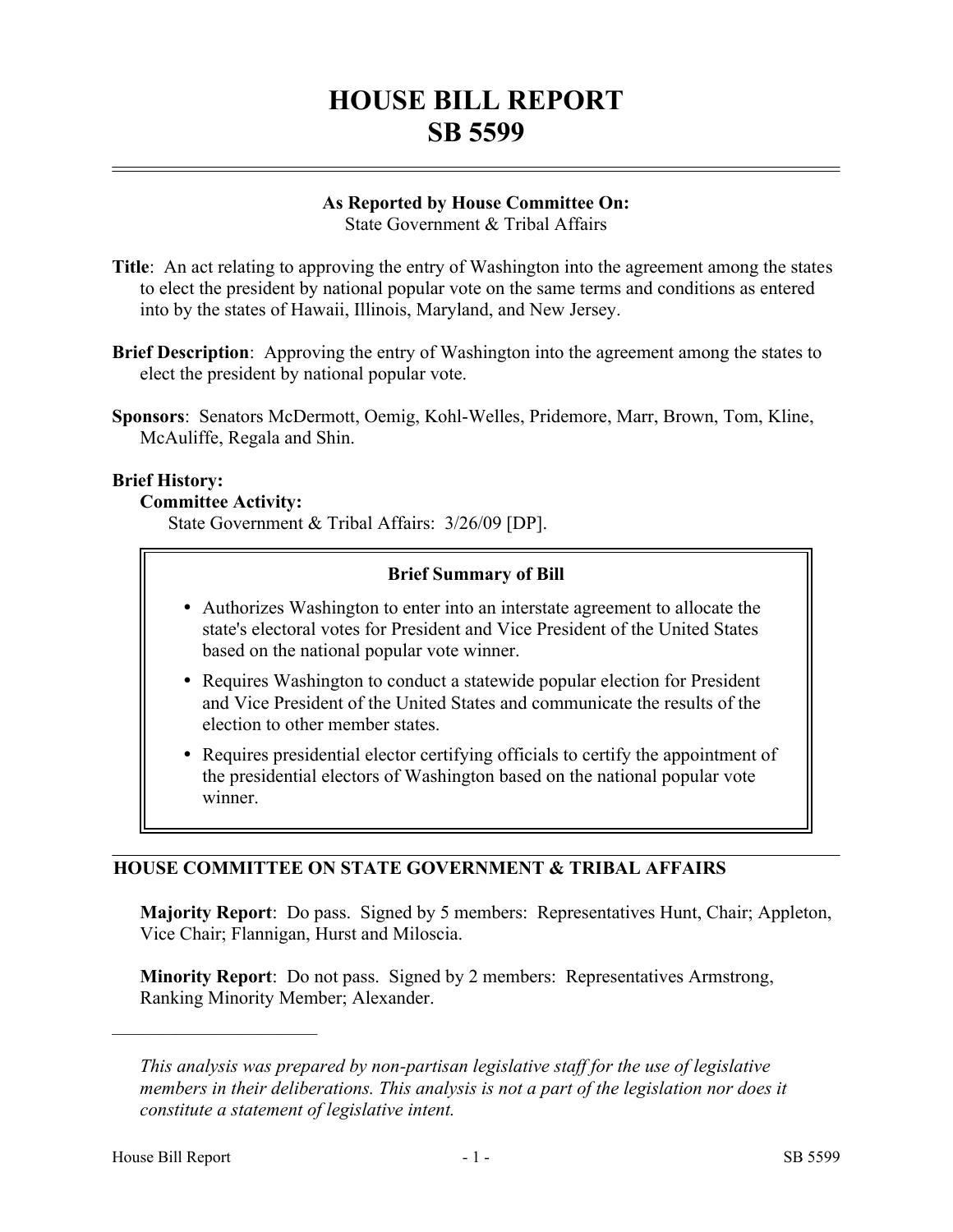**Staff**: Tracey O'Brien (786-7196)

## **Background**:

The President and Vice President of the United States are not elected by direct popular vote. Instead, the President and Vice President are elected by a group of 538 people who are known individually as "presidential electors" and collectively as the "Electoral College." Each political party nominates its own candidates for the position of presidential elector.

Article II, section 1 of the United States Constitution provides that "Each State shall appoint, in such Manner as the Legislature thereof may direct, a Number of Electors, equal to the whole Number of Senators and Representatives to which the State may be entitled in the Congress."

In 48 states the presidential candidate receiving the most votes is awarded all of the states' electoral votes. Two states, Maine (since 1972) and Nebraska (since 1992), use a congressional district system for allocating electoral votes. The states' authority to determine the manner of awarding their electoral votes is absolute and exclusive.

The presidential electors cast their votes for President and Vice President in mid-December in meetings held in the 50 state capitals and the District of Columbia. A presidential or vicepresidential candidate must win a majority of the electoral votes in order to be elected to office (270 out of 538 electoral votes). The U.S. House of Representatives chooses the President and the U.S. Senate chooses the Vice President if there is no majority. It is possible to win the presidency without winning the most popular votes nationwide. In fact, second-place candidates were elected in 2000, 1888, 1876, and 1824.

Legislation relating to the states' awarding electoral votes based on the national popular vote has been introduced in 48 states, and enacted in Hawaii, Illinois, Maryland, and New Jersey.

–––––––––––––––––––––––––––––––––

## **Summary of Bill**:

Washington shall enter into an interstate agreement with any other states that have enacted, in substantially similar form, the "Agreement Among the States to Elect the President by National Popular Vote." Each member state of this agreement must conduct a statewide popular election for President and Vice President of the United States.

Manner of Appointing Presidential Electors in Member States.

- � Before the presidential electors meet and vote, each member state must determine the number of votes cast for each presidential slate. The votes from each state will be added together to produce a national popular vote total.
- � At least six days prior to the meeting and voting of presidential electors, each member state must communicate the final popular presidential vote to other member states.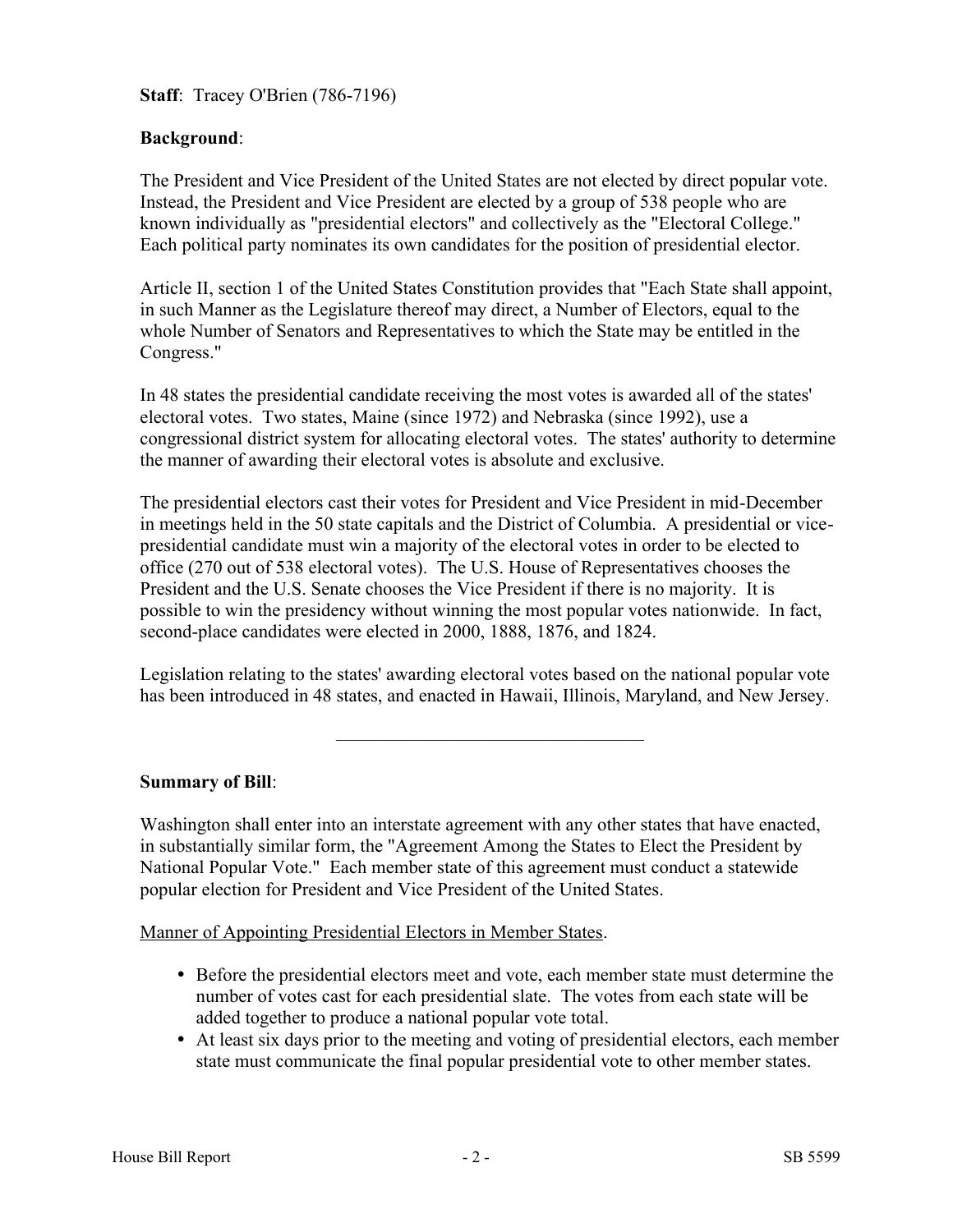- The presidential elector certifying official (official) of each member state must certify the appointment of the presidential electors based on the national popular vote winner.
- � If there is a tie for the national popular vote winner, the official must certify the appointment of the elector slate based on the popular vote within the official's state.

## Other Provisions.

- Any member state may withdraw from the agreement, except that any withdrawal occurring within six months before the end of a President's term does not become effective until a President or Vice President has been qualified to serve the next term.
- The chief executive of each state must notify all other member states when this agreement has been enacted or when the state has withdrawn.
- � This agreement terminates if the electoral college is abolished.

The agreement is self-executing once states cumulatively possessing a majority of the electoral votes have enacted the agreement and the enactments have taken effect in each state.

A section addresses the agreement's contractual nature. As a result, it is the intent of the Legislature not to make any material changes so as to ensure its efficacy.

–––––––––––––––––––––––––––––––––

**Appropriation**: None.

**Fiscal Note**: Not requested.

**Effective Date**: The bill takes effect 90 days after adjournment of the session in which the bill is passed.

## **Staff Summary of Public Testimony**:

(In support) When the U.S. Constitution was adopted, the states reserved the right to allocate Electoral College votes as each saw fit. This bill does not amend the U.S. Constitution; it merely revises how this state will allocate our Electoral College votes. A winner-take-all system was not what our Founding Fathers envisioned; in fact, only three states in the first presidential election used a winner-take-all allocation method. This change will involve more citizens in presidential campaigns. The current system forces candidates to focus only on a few states. In fact, two-thirds of the campaign spending and visits in the last election were focused only on five "swing" states. The Electoral College does not favor small states, but swing states. This bill will allow *all* voters to count in a presidential election.

(With concerns) The creation of the Electoral College was one of the few things that the Federalists and Non-Federalists agreed upon. The laws governing voter access and ballot access vary among the states; therefore, this bill does not create a national election. It is troublesome that there is no common decision maker or process to determine the national popular vote winner.